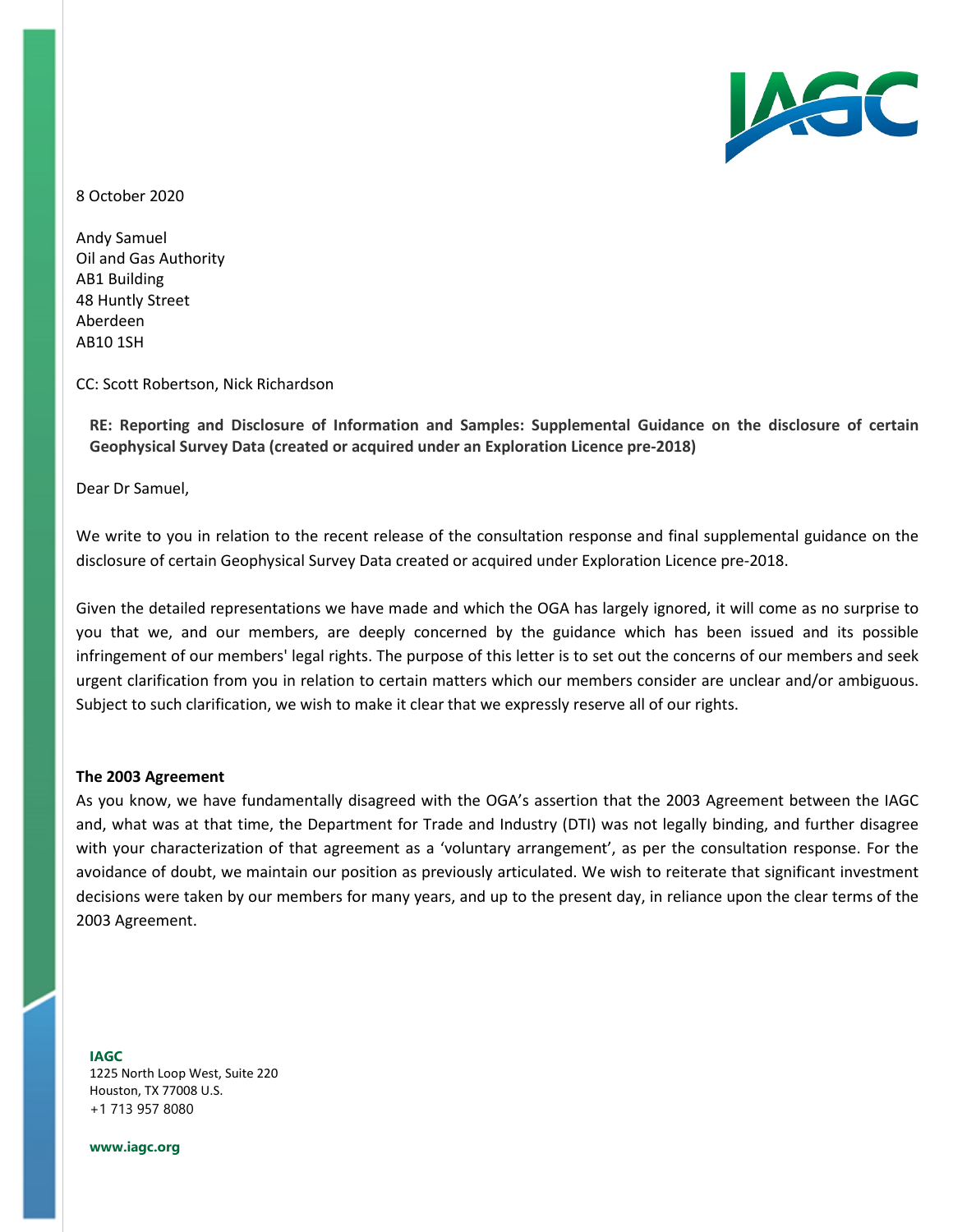

The changes proposed and now finalized have, as anticipated, had a material impact on the level of interest in commercial data access, and are likely to impact the acquisition of new surveys, as operators and interested parties spend time on reviewing what is to be made freely available. The most likely consequence of this action is a drop in the value of exploration and for acquired data volumes to fall. Such consequences are exacerbated by the unprecedented times the industry is now working within, due to the global COVID-19 pandemic and drop in oil price, which has reduced exploration budgets and investment significantly.

# *Final guidance*

The IAGC understands that data may be requested by third parties via the OGA, with data then being supplied to the OGA upon request to data owners for release via the National Data Repository (NDR).

Clause 32 of the guidance identifies that data within confidentiality periods may be subject to existing contractual arrangements. However, it is also the case that data outside of those confidentiality periods may be subject to existing contractual arrangements, and Members are concerned regarding the impact upon any arrangements where the data may otherwise be technically available through the National Data Repository (NDR).

It is the IAGC's understanding that the OGA does not have the ability to request that released data be provided to requestees directly; in addition, the OGA does not have the ability to impose commercial or contractual terms on the agreements between Multiclient companies and third parties for data licensing in or out of the confidentiality period. Please confirm that this is also your understanding. As per our initial consultation response relating to pre-2018 data disclosure guidance<sup>[1](#page-1-0)</sup>, the IAGC opposes any restriction on uplift fees for "released data" and consider this to be outside the remit of the OGA.

We would also highlight, that the post-2017 guidance does not contain a number of elements which we are concerned about within the pre-2018 guidance, i.e. it does not impose commercial or contractual restrictions on how we license the data in or out of the confidentiality period. We would therefore like to highlight that the published post-2017 guidance matches our understanding of the reporting and disclosure regulations with no restrictions on how geophysical companies and data owners license the data in or out of the confidentiality period. Similarly, we request the OGA clarify that the pre-2018 guidance will not impose restrictions on the commercial or contractual licensing of data in or out of the confidentiality period.

1225 North Loop West, Suite 220 Houston, TX 77008 U.S. +1 713 957 8080

<span id="page-1-0"></span>**IAGC** <sup>1</sup> IAGC consultation response - Reporting and Disclosure of Information and Samples: Supplemental Guidance on the Disclosure of Certain Geophysical Survey Data (Created or Acquired under an Exploration Licence Pre-2018), 27th April 2019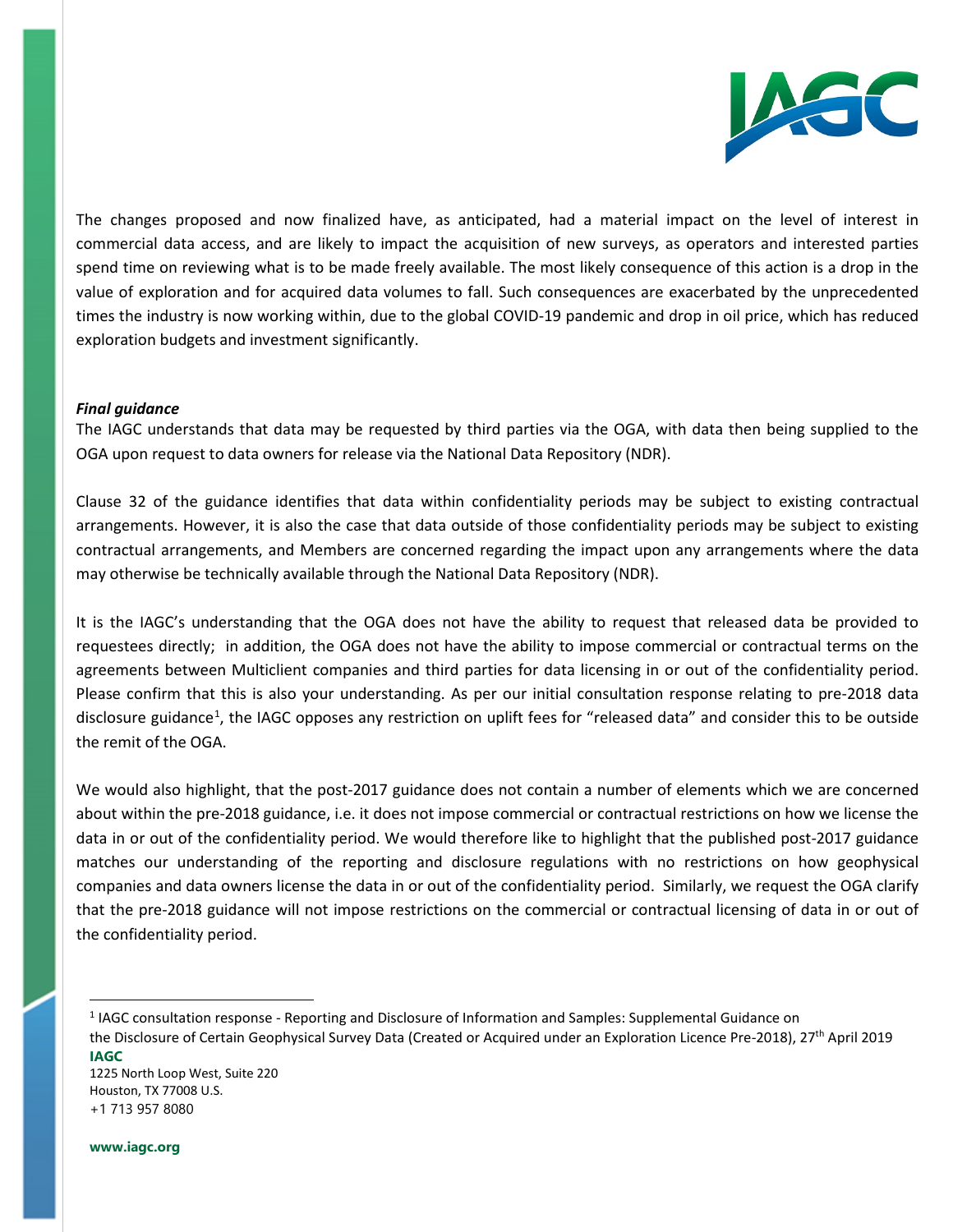

# *Clarity and Transparency*

There are a number of areas within the guidance where IAGC Members have concerns over a lack of clarity regarding the wording, and particularly where a need for greater definition is evident.

### **"Internal purposes"**

The primary area of concern is that there is no definition of 'internal purposes', noted within Appendix 2, paragraph 5 of the guidance<sup>[2](#page-2-0)</sup> in relation to the potential use of data being released. This leaves a great deal of uncertainty which is compounded by the NDR User Agreement. Although that agreement is stated to set out "the OGA's terms and conditions for fair and proper use of the NDR system and for use of such published data obtained from the NDR", it makes no reference to the term 'internal purposes', and the "Use of Public Information" sections of the NDR Agreement provide insufficient clarity and protection to our members in this regard. Indeed, we consider that section 17 of the NDR User Agreement serves only to confuse matters further.

The NDR User Agreement needs to clearly define what the data can and cannot be used for - any ambiguity or uncertainly could easily result in the misuse of the data, to the detriment of our members. We can see no good reason why a clear definition of "internal purposes" cannot be inserted - this would be of benefit to all parties. We are concerned that, without a clear definition, even apparent 'internal purposes' have commercial aspects to them in terms of guiding development and investment decisions. Our primary concern remains that companies would access the data for the purposes of reprocessing and making commercial gain from that Value-Added Data. We remind you that the IAGC had previously raised this issue with you at our meeting with you on  $26<sup>th</sup>$  November 2019.

Members have already started to receive requests from companies, who by all accounts have variable interpretations of the guidance. It is also clear that some are interpreting the guidance in such a way that allows them to make commercial gain out of accessing legacy data. Accordingly, urgent clarification is required.

# **Value-Added Data**

The final guidance states that "[t]he OGA does not propose that *Value Added Data* derived from *Pre-2018 Survey Data* will generally be subject to publication." Members require greater clarity regarding 'Value Added Data'. For example, if the data set subject to the expiry of a confidentiality term is one element of a 4D Processing, then is that data set exempt from release now that it forms part of Value-Added Data? Could the OGA clarify the circumstances under which

**www.iagc.org**

**IAGC**

<span id="page-2-0"></span><sup>&</sup>lt;sup>2</sup> '... should be no charges for anything additional (e.g. copyright charges) if the data is to be used or reprocessed by that other party for their **internal purposes** such as considering whether to apply for an OGA Licence or as an analogue for their existing prospects; this will be different if the intent of reprocessing is to create new products for sale.'

<sup>1225</sup> North Loop West, Suite 220 Houston, TX 77008 U.S. +1 713 957 8080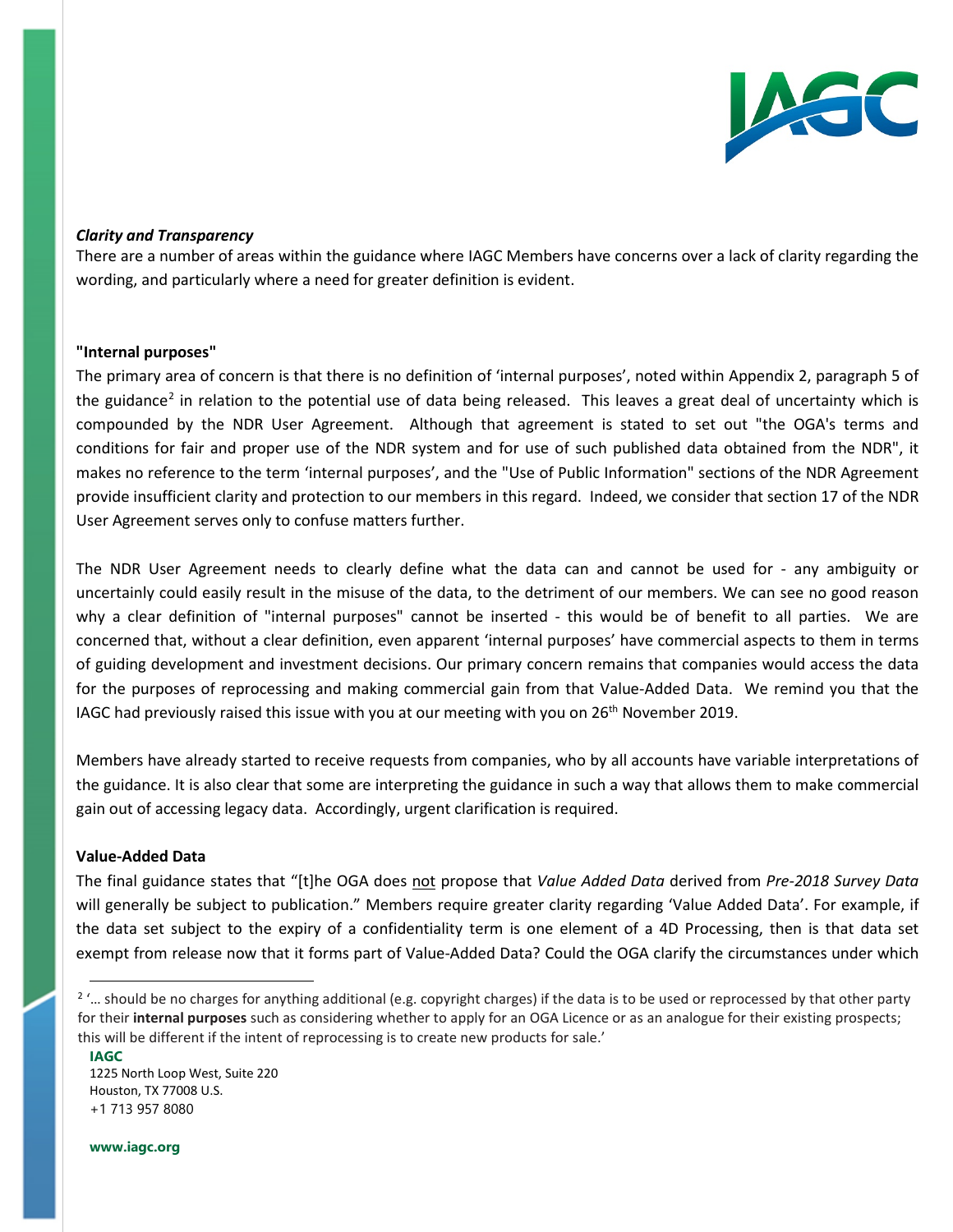

that may change, noting that the term 'generally' implies there will be circumstances under which data may be published, and that the OGA indicates it also may request Value-Added Data for 'evaluation' purposes.

## **GDPR and other issues**

A further general concern of IAGC Members relates to the need for greater transparency regarding who may be accessing the data and to what end. As mentioned above, we have real concerns over what may constitute 'internal purposes', and the need to participate fully in any potential data access that leads to what are more clearly 'commercial' uses, such as the sale of Value-Added Data.

Our understanding of the provisions of the General Data Protection Regulation (GDPR), is that they relate to the personal data of *individuals*, who in the case of accessing data, are likely doing so on behalf of organizations with varied interests, including commercial interests. As highlighted in our letter to the OGA on  $7<sup>th</sup>$  February 2020, the use of a consent statement allowing the user to be contacted by the data owner would enable greater control of what uses are being made of the data, as the OGA has highlighted that it will not be taking an active role in monitoring usage<sup>[3](#page-3-0)</sup>. Further, the ability to share details about a requesting *organisation* should be considered. The IAGC would also like to query the extent to which any Freedom of Information (FoI) request could provide information about the organizations requesting data. We also wish to query the extent to which there may be security issues to consider relating to other States accessing the data.

The National Data Repository (NDR) User Agreement states that 'the OGA is not responsible for any losses arising from any Entitlement, including any unauthorised use of Information.' Without information about the organisations accessing the data, there is a lack of remedy should data owners feel that data is being used for commercial purposes.

GDPR issues are likely to arise in the release of reports that are now required to accompany data, including survey QC reports and final processing reports which may contain the names, job titles and potentially other personal details of third-party personnel. The use of any personal information within reports will not have been discussed in relation to any potential publication of those reports.

### *Practicality*

According to the guidance, data owners have 4 weeks from receipt of a request for the release of data to provide such. The ability of Member companies to respond within four weeks to data requests is severely limited, depending largely on the number of requests, and the size of the relevant dataset(s) being requested. There are limitations on the resources

<span id="page-3-0"></span>**IAGC** 1225 North Loop West, Suite 220 Houston, TX 77008 U.S. +1 713 957 8080 <sup>3</sup> OGA letter to IAGC, dated 29<sup>th</sup> May 2020.